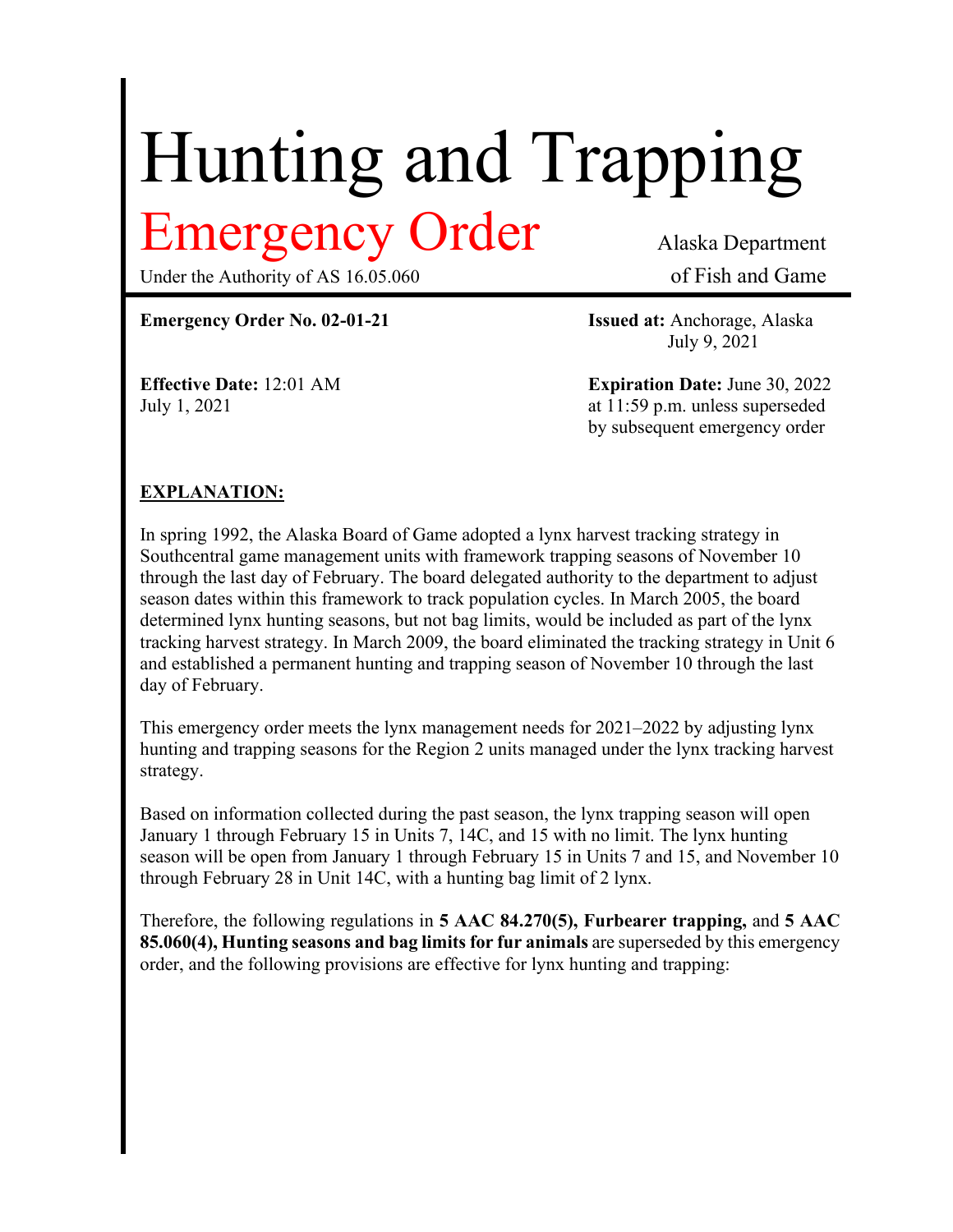| Unit                               | <b>Open Season</b>                                              | <b>Bag limit</b> |
|------------------------------------|-----------------------------------------------------------------|------------------|
| 5AAC 84.270(5), Furbearer trapping |                                                                 |                  |
| $(5)$ Lynx                         |                                                                 |                  |
| Units 7 and 15                     | Jan. 1 - Feb. 15                                                | No limit.        |
| Unit 14C                           | Jan. $1 - \text{Feb. } 15$                                      | No limit.        |
|                                    | 5 AAC 85.060(4), Hunting seasons and bag limits for fur animals |                  |
| $(4)$ Lynx                         |                                                                 |                  |
| Units 7 and 15                     | Jan. 1– Feb. 15                                                 | $2 \text{ lynx}$ |
| Unit 14C                           | Nov. $10 - \text{Feb. } 28$                                     | $2 \text{ lynx}$ |

All other lynx hunting and trapping regulations remain unchanged and are not affected by this emergency order.

> Doug Vincent-Lang Commissioner

By delegation to: With

Cynthia Wardlow Regional Supervisor

### **JUSTIFICATION:**

### **Units 7 and 15: Kenai Peninsula**

Observations and track counts indicate snowshoe hare and lynx populations have increased on the Kenai Peninsula to a level that justifies opening a lynx trapping season this year in Units 7 and 15 and to open lynx hunting and trapping seasons. Kitten production and survival is expected to continue to increase during RY21 as the hare population increases.

### **Units 14C Anchorage and Chugach State Park**

Snowshoe hare populations peaked throughout most of Unit 14C around 2000 to 2001, again in 2011–2012, and are currently at or approaching another peak. Lynx populations have followed similar patterns. Lynx season was closed to both hunting and trapping from RY14– RY19 due to low population estimates. Observations indicated that both snowshoe hare and lynx populations had increased to a level that would support hunting and trapping seasons for lynx during RY20, so both hunting and trapping seasons were opened, and will remain open in RY21.